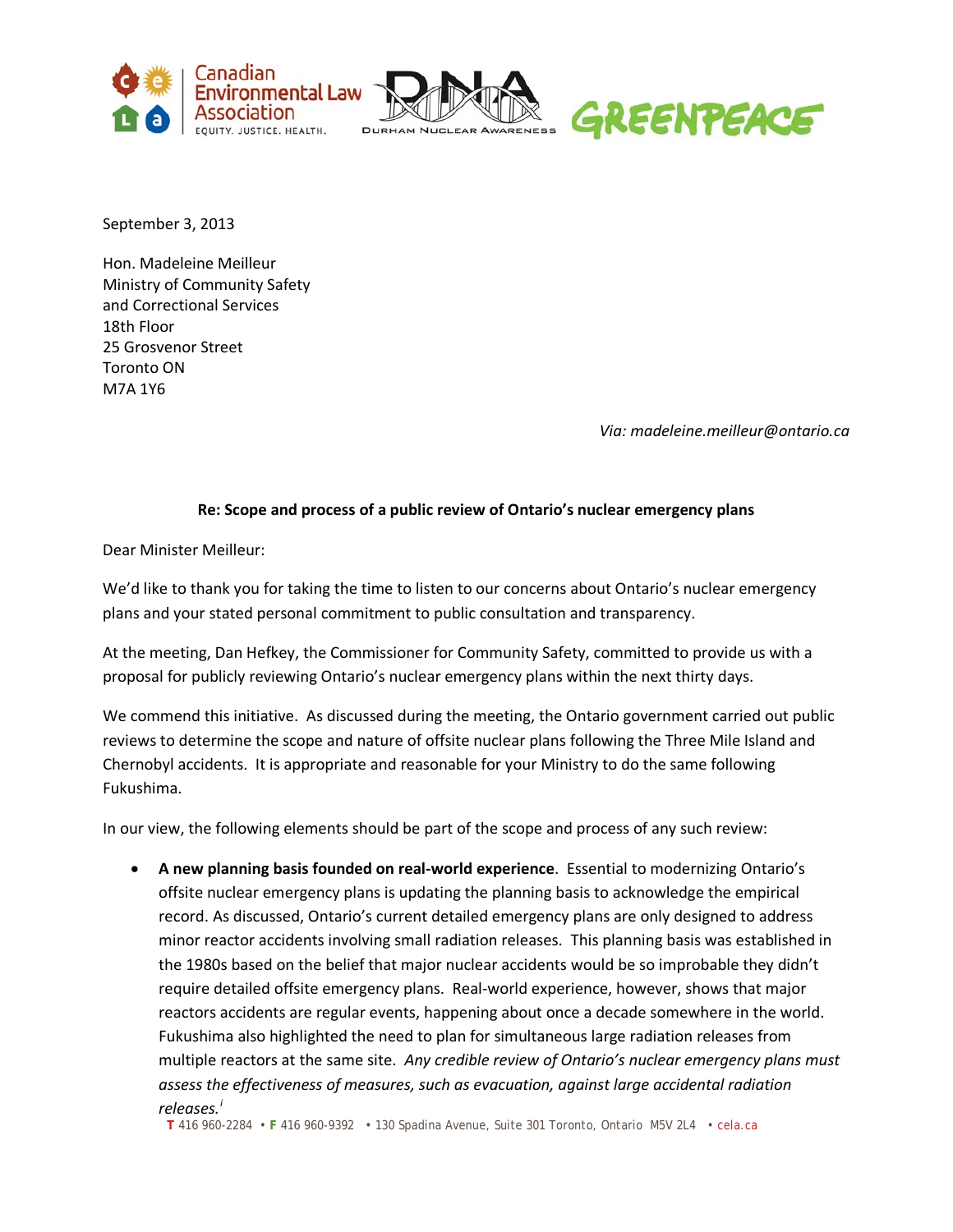- **Evacuation and Early Release:** Ontario's current evacuation plans are based on the assumption that the containment at each of the province's nuclear stations will be able to hold in radioactive releases for at least twenty-four hours. At Fukushima, however, radioactive releases began within the first twenty-four hours. Similarly, Ontario Power Generation's (OPG) most recent risk assessments for the Pickering B and Darlington nuclear stations identify scenarios where large radioactive releases begin within the first twenty-four hours.<sup>"</sup> The review should aim to *strengthen Ontario's detailed nuclear emergency plans to protect the public in the event of early accidental radiation releases.*
- **Community Engagement**. As representatives from Durham Nuclear Awareness highlighted during our meeting, there is a significant lack of awareness in Durham Region of what to do in the event of a nuclear emergency. We suspect there is a similar lack of awareness in the Bruce region and in the City of Toronto. In our view, local authorities, including Durham Emergency Management Office (DEMO), have failed on an ongoing basis to properly inform the public about existing plans. We feel that an effective review and modernization of Ontario's nuclear emergency plans would seek input from not only industry related agencies, such as OPG and DEMO, but from community members, elected municipal officials and frontline emergency workers. This sort of outreach serves a dual purpose of helping refine and improve emergency plans while building the needed understanding and consent to implement such plans in the unfortunate event of an accident. *A credible public review must consult openly with non-industry stakeholders.*
- **Transparency and Meaningful Consultation**. As mentioned during our meeting, past reviews of nuclear emergency plans struck working groups or committees made up of experts and stakeholders with a mandate to delve into specific subject areas, produce discussion papers for public comment, and finally provide recommendations for government with supporting reasons. As we noted during our meeting, it has been difficult to get historic documents providing the reasoning and assumptions underlying current plans. *An independent working group model, which develops discussion papers on key topics, such as iodine distribution and evacuation zones, dispositions public comments and provides recommendations to the Ministry, would provide a needed level transparency and more accountability.*
- **Drinking Water and Land Reclamation:** As noted, Ontario's current nuclear emergency plans are only designed to deal with small radioactive releases. In changing the province's planning basis to deal with large radioactive releases, a public review should be prepared to address issues not explicitly dealt with in the province's current plans. We would like to highlight two such issues: the risk of drinking water contamination across the Great Lakes and a transparent approach for dealing with land and property reclamation following an accident. In the event of a large radioactive release, a process will be needed to determine what land is permanently abandoned and what land will be reclaimed. The Japanese are currently struggling with how to make such decisions. Similarly, for the past two years there have been significant radioactive emissions from the Fukushima reactors into the Pacific Ocean, contaminating aquatic ecosystems and food supplies. Large releases into Great Lakes would likely have a significant impact on the drinking